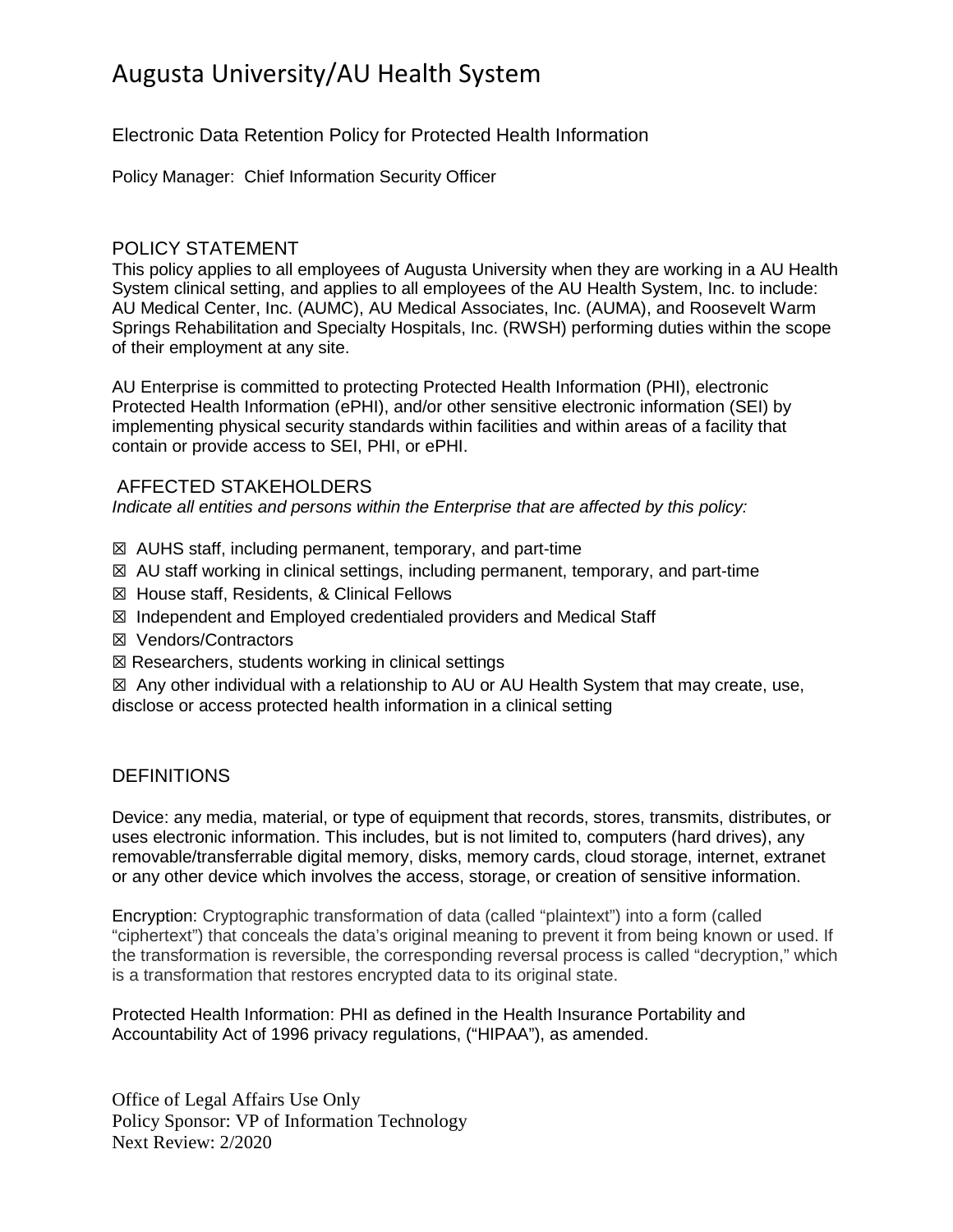Sensitive Information: any information relating to identified or identifiable individual or entity that is confidential, proprietary, or sensitive to such individual or entity and may cause harm to such individual or entity if accessed, used, or disclosed by unauthorized persons, or lost, either internal or external to AU or AU Health. This includes, but is not limited to Confidential Information, Protected Health Information, Personally Identifiable Information, Payment Card Industry (PCI) data, undisclosed financial statements, audit reports, and other information subject to applicable provisions of the Georgia Open Records Act O.C.G.A. § 50-18-70 et seq.

## PROCESS & PROCEDURES

- I. Retention Schedule Guidelines:
	- The listed retention period for each record is the minimum period of time that a record must be maintained to meet legal and/or fiscal directives.
	- If no retention criterion exists for a particular record, the retention period is equal to the Georgia statute of limitations for legal claims, plus one year for that record type.
	- Records designated as permanent must be maintained in an archive as a part of the historical record for long term preservation. If no record archive is available, the records must be stored as a 'record copy' and maintained in the original format.
- II. Retention Archives:
	- Record archives must employ appropriate encryption methodologies to protect SEI and ePHI from unauthorized access while the record is retained.
	- Information subject to the retention schedules identified herein should be stored in an appropriate record archive and not on individual devices.
	- Information contained within the body or in an attachment of an email are subject to the retention schedules identified herein. Information or attachments that meet retention criteria must be removed from the email system and stored in an identified archive location.
- III. Record Disposal:
	- Records that have exceed the retention period must be disposed of or archived in accordance with the data disposal requirements for that record type.
- IV. Sanctions:
	- Failure to comply with this policy will result in disciplinary actions, up to and including termination.